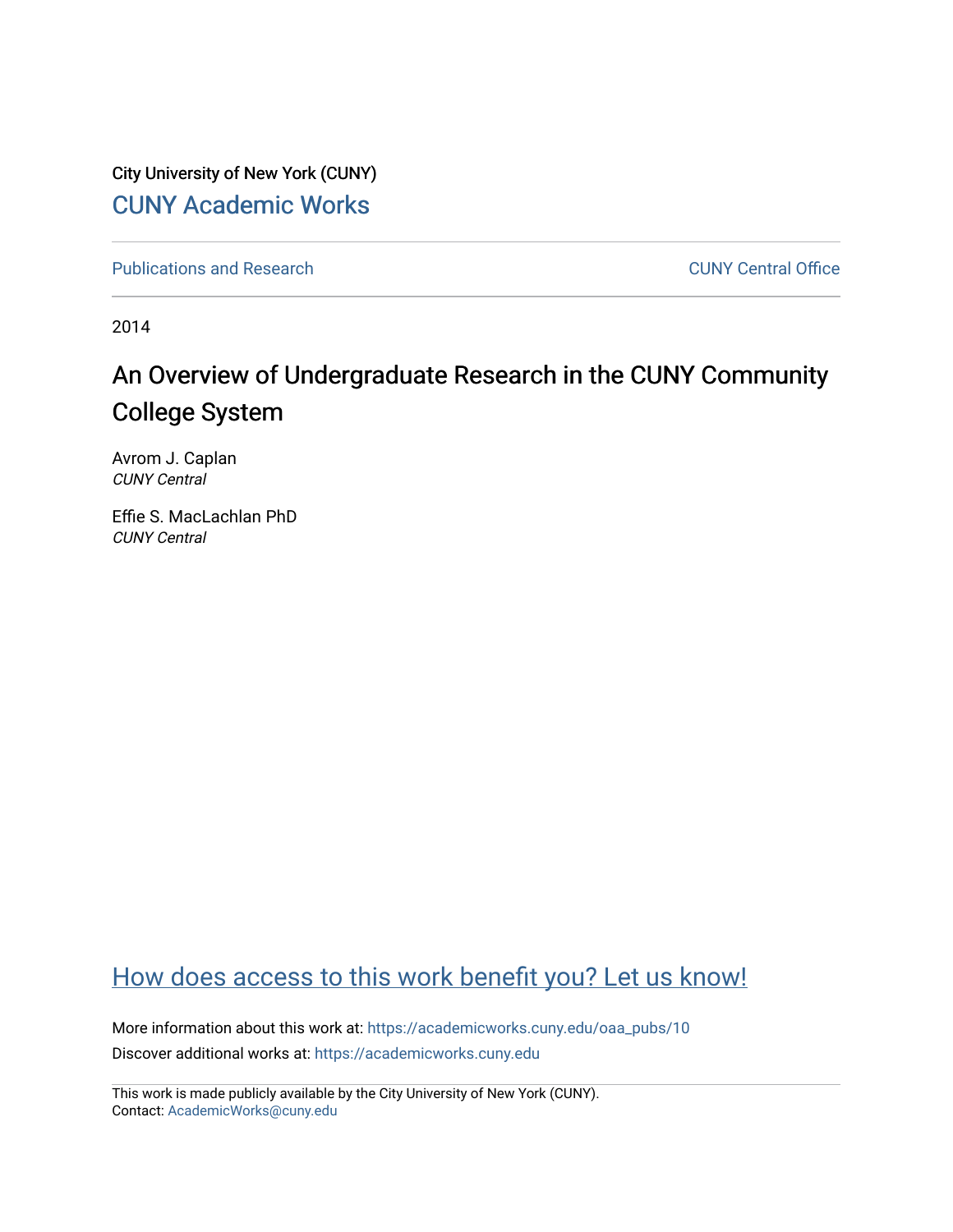# Developing Chapter One

### **An Overview of Undergraduate Research in the CUNY Community College System**

Avrom J. Caplan and Effie S. MacLachlan

#### **Introduction**

The City University of New York (CUNY) is the largest urban public university system in the United States. Its 24 institutions include 11 senior colleges and seven community colleges, an honors college, and several graduate and professional schools. Of the nearly 240,000 undergraduates enrolled at CUNY in the fall of 2012, 40 percent (96,500) were attending one of the seven community colleges. The range in the number of students enrolled in each of these community colleges is also quite large (see Table1), with fewer than 300 students at the new Guttman Community College and more than 24,000 at the Borough of Manhattan Community College. Given the diversity of New York City, it is not surprising that CUNY is also a very ethnically diverse institution, with nearly 53 percent of students of African American or Hispanic origin across all institutions. The percentages are even higher at the seven community colleges, where more than 66 percent of students are African American or Hispanic.

In this chapter, we aim to provide an overview of undergraduate research initiatives at the CUNY community colleges. The importance of undergraduate research as a pedagogical tool is becoming increasingly recognized, and there is strong evidence to support the claim that this highimpact practice increases students' success in STEM (science, technology, engineering, and mathematics) disciplines (Graham, Frederick, Byars-Winston, Hunter, and Handelsman 2013; Hunter, Laursen, and Seymour 2006; Russell, Hancock, and McCullough 2007; Seymour, Hunter, Laursen, and DeAntoni 2004). However, the mission of community colleges historically has differed from that of their four-year counterparts—with a greater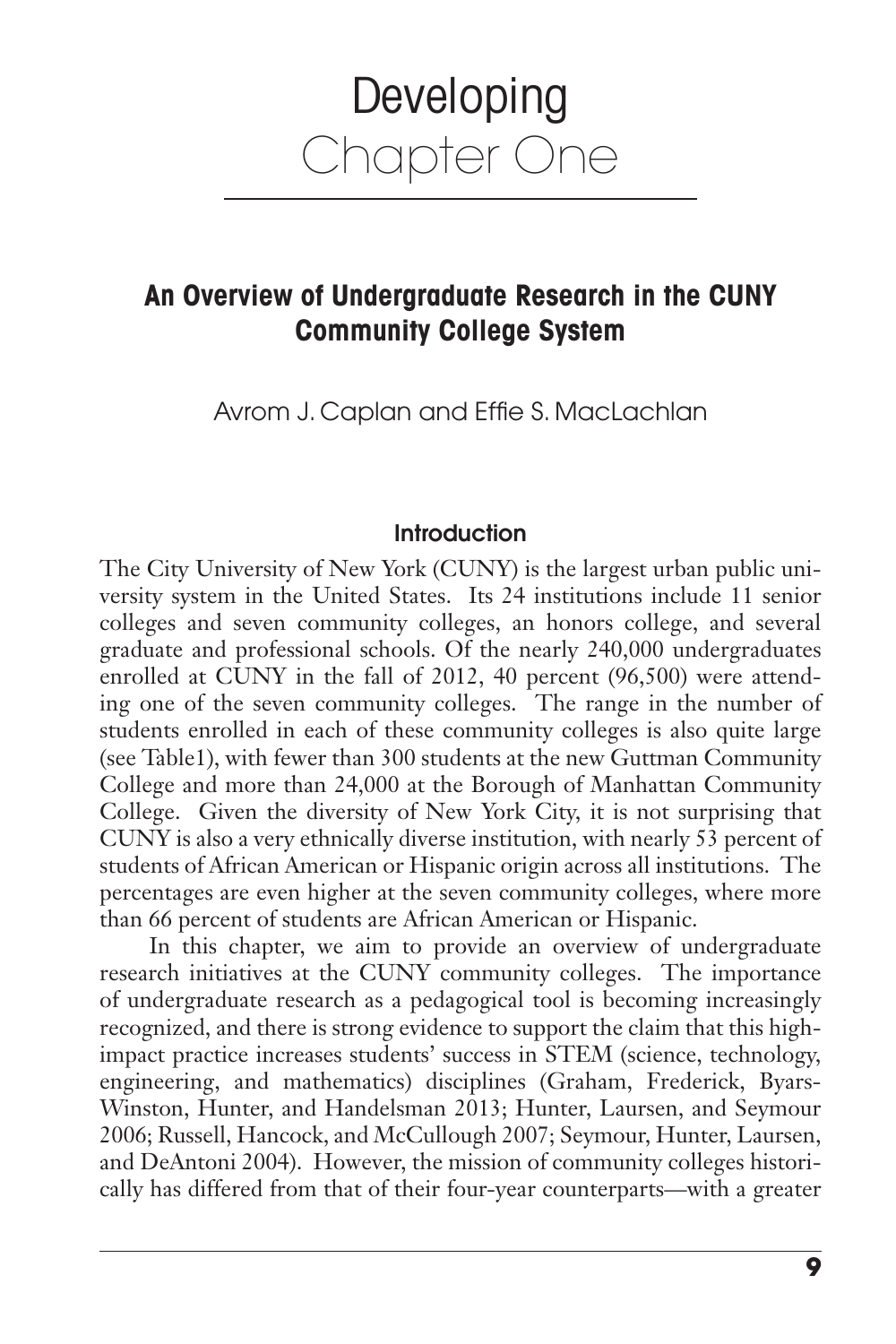| Name                                   | Enrollment* | <b>Borough</b>  |
|----------------------------------------|-------------|-----------------|
| <b>Bronx Community College</b>         | 11,287      | <b>Bronx</b>    |
| Borough of Manhattan Community College | 24,537      | Manhattan       |
| <b>Guttman Community College</b>       | 289         | Manhattan       |
| <b>Hostos Community College</b>        | 6,455       | <b>Bronx</b>    |
| Kingsborough Community College         | 18,934      | <b>Brooklyn</b> |
| LaGuardia Community College            | 19,287      | Queens          |
| Queensborough Community College        | 15,711      | Oueens          |

**Table 1. CUNY Community College Enrollment, Fall 2012**

*\* Enrollment includes full-time and part-time students in the fall of 2012.*

emphasis placed on teaching. This situation is, to a certain extent, a function of the need to prepare students for transfer to four-year colleges and also a function of the very large number of students enrolled in developmentaleducation courses, which is part of a nationwide trend (Bailey 2009).

Nevertheless, CUNY community college faculty are part of a single academic community in which scholarly and creative activities can include research as one of the requirements for tenure and promotion. In light of this, CUNY community colleges are an excellent testing ground for faculty and administrators interested in developing models for engaging students in research as part of students' preparation for transferring to a senior college.

#### **Role of Institutional Planning in Promoting Undergraduate Research**

Two main factors drive undergraduate research initiatives at CUNY community colleges: 1) the faculty themselves, acting on their own initiative, and 2) efforts on the part of the administration to institutionalize undergraduate research. Institutionalization is reflected in the degree to which each college incorporates research as an overarching pursuit in its annual Performance Management Plan (PMP). The PMP establishes the performance targets for all the colleges and schools in the university. These PMP reports, in tandem with the more narrative, institution-specific strategic plans that some colleges produce, can provide a useful window into tracking the institutionalization of a system-wide aim, such as the promotion of undergraduate research.

Some CUNY community colleges are explicit about incorporating student research into their PMP, such as the Borough of Manhattan Community College (BMCC), whose PMP report sets the objectives of "promoting student mentored research across the disciplines," and "purchasing new equipment for academic departments and supporting faculty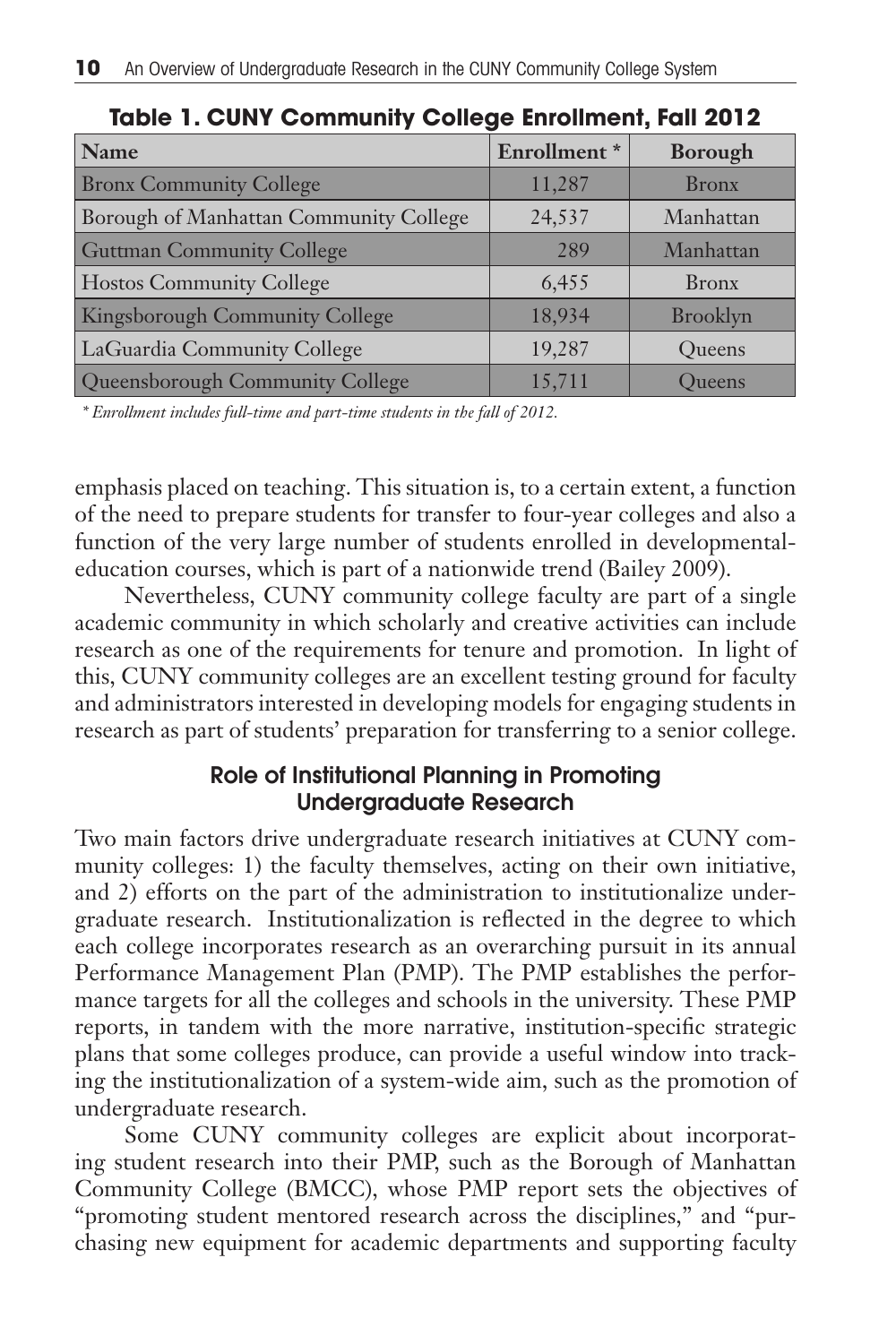and student research." BMCC's 2008-2013 strategic plan, *A Bridge to the Future*, asserts that faculty "research and great teaching are integral to the success of our students and not mutually exclusive," and says BMCC's continued success depends on its "ability to create opportunities for research and foster ongoing professional development for its faculty, staff and students."

Similarly, Kingsborough Community College (KCC) states that "particular emphasis will be placed on preparing faculty for grant writing and administration that focuses on scholarly research and mentoring students in the research process."

KCC has also issued a separate strategic-priorities statement for 2012-2016, and one of the priorities listed is increasing student-learning opportunities in research, among other areas, and expanding opportunities for faculty mentoring and for faculty-student research undertakings.

In its 2011-2012 Year-end Performance Report, LaGuardia Community College (LGCC) celebrated its success in increasing the number of faculty and students conducting research in its newly constructed research labs. The Department of Natural Sciences at LGCC, which houses a new research lab, hosts its own webpage promoting undergraduate research. This webpage states, "LaGuardia attaches great importance to Undergraduate Research, and opportunities for such research activities are regularly available in the Department. … Undergraduate research is a key element of science education in the modern world, and it is a valuable asset for students to progress in their academic and/or professional careers."

The new Guttman Community College, which welcomed its second entering class in fall 2013, represents a groundbreaking model of community college education and, as such, it is difficult to compare its programming to the more-established community colleges in the CUNY system. Guttman's primary aim is "to serve as a laboratory for research-based innovation in community college education," including providing "experiential learning opportunities" for its students and making "use of the city as an extension of the classroom."

These examples serve to illustrate that student research is part of the institutional culture, but its implementation as a strategy is dependent on dedicated faculty with the skills to obtain external support, as described below.

#### **Individual Faculty Efforts Drive Participation in Undergraduate Research**

The teaching load for faculty at CUNY community colleges is a contractbased 27 contact hours, which translates into 13.5 contact hours per week per semester. New untenured faculty are eligible for 24 contact hours of reassigned time (spread over their first five years) in order to engage in scholarly and creative activities. The resources made available to community college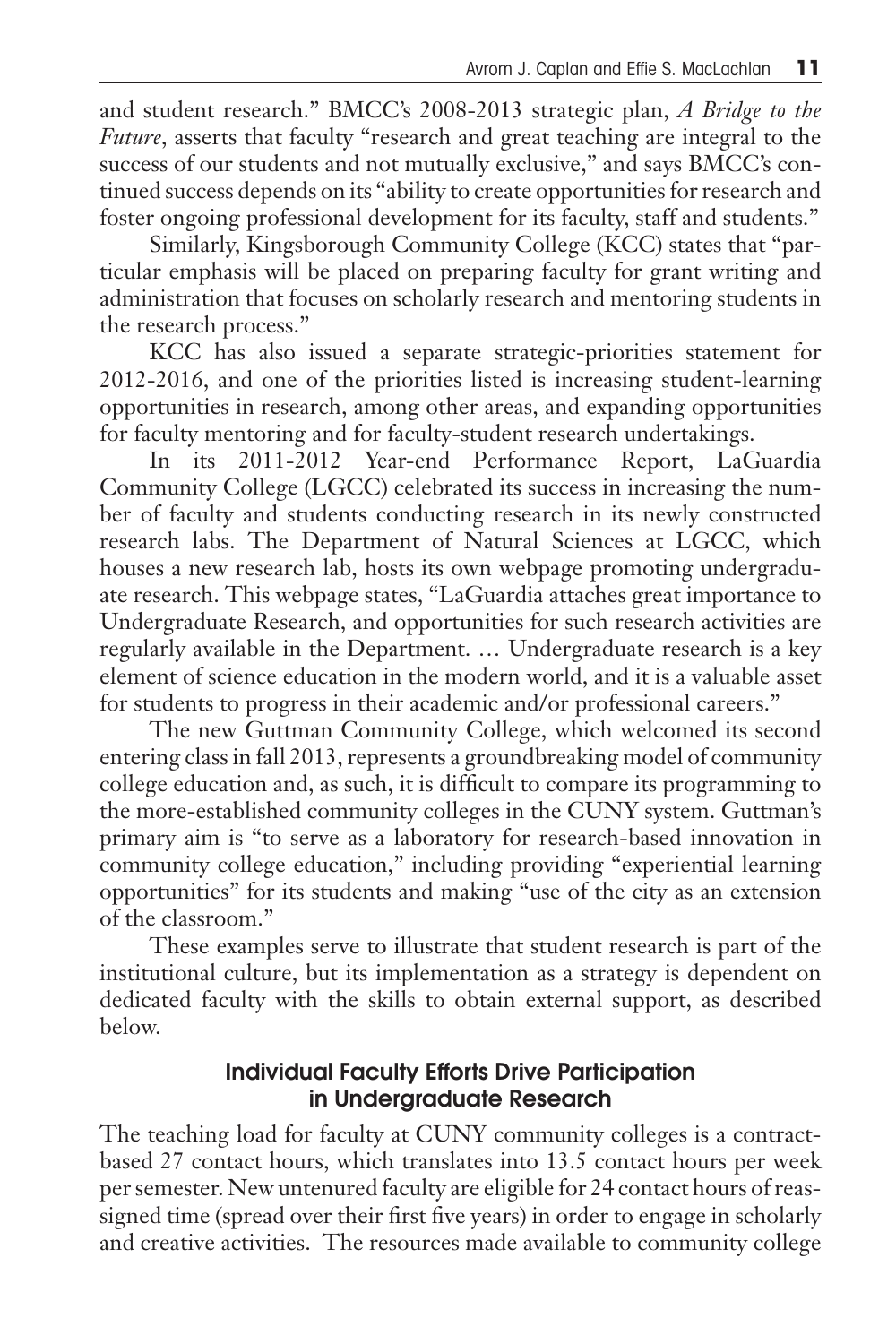faculty include teaching labs or other shared space, and many researchactive faculty members engage undergraduates in research projects. For faculty who promote undergraduate research, these conditions present an opportunity for broadening participation and developing creative ways to introduce authentic research initiatives into the curriculum.

University resources allocated to community colleges for research initiatives include grants administered by the faculty union, the Professional Staff Congress (PSC). PSC grants are awarded annually and range from \$3,500 to \$12,000. These awards support all academically relevant research in the natural sciences, social sciences, and humanities. In addition, the Office of the Vice Chancellor for Research administers an annual internal grant competition, which provides \$15,000 grants to support collaborative research projects among two or more community college faculty members.

CUNY community colleges expect their faculty to engage in scholarly activity to qualify for promotion and tenure, which gives junior professors, in particular, an additional incentive to pursue creative avenues for engaging in meaningful research. Faculty across the community colleges engage their students in research projects that are supported by grants from federal agencies such as the National Institutes of Health (NIH) and the National Science Foundation (NSF). Both agencies acknowledge the importance of research at community colleges for enhancing students' success (Patton, 2011). Faculty at CUNY community colleges have received several large institutional grants, including from the NIH Bridges to Baccalaureate Program, the NSF Science Technology Enhancement Program (STEP), and the NSF Research Experience for Undergraduates (REU) grants. Other faculty members have been successful in obtaining funding for individual research projects from NSF. The following describes some of these grants and how they were structured for CUNY's community colleges.

Professor Patricia Schneider at Queensborough Community College (QCC) has been teaching biology and administering student research projects since 1995. In 2002, she received an award from the NIH Bridges to the Baccalaureate program, which is designed specifically to encourage community college students, especially those from underrepresented minority groups, to enter research careers in the biomedical sciences. Schneider's continuing record of success as principal investigator has led to several grant renewals. The central function of the NIH program is the placement of QCC students in research labs both at QCC and at CUNY senior colleges. Since most transferring CUNY community college students go on to a four-year CUNY college, the Bridges program is an excellent way for the students to develop relationships with labs that will provide them with ongoing support after transfer. The program is comprehensive and develops students' skills in scientific communication by requiring them to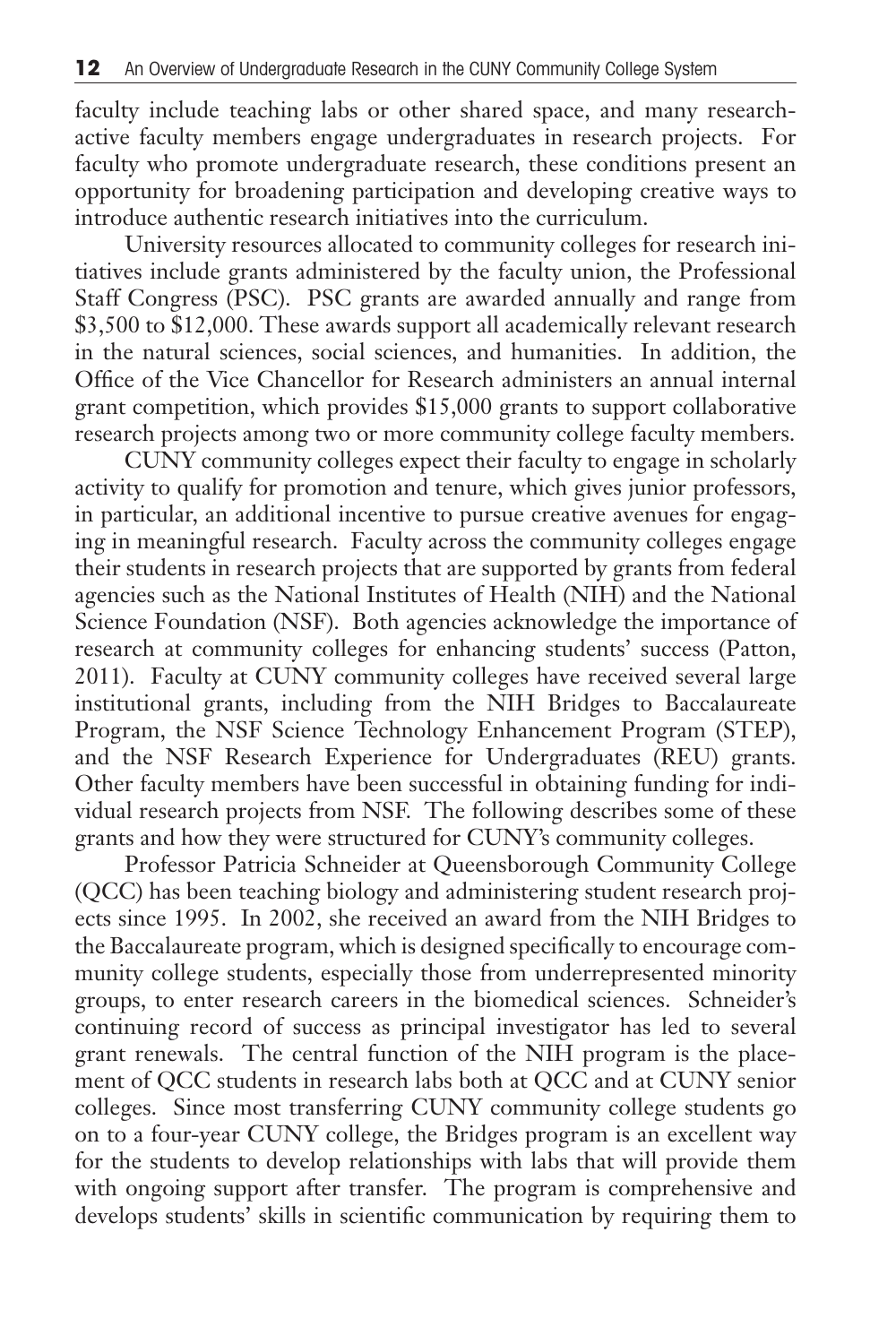write reports and attend professional conferences. The mentoring program is well established and provides continuity by employing graduate students who benefitted from the program themselves as undergraduates.

It is striking that more than 80 percent of the QCC students who were part of the Bridges program graduated and transferred to a senior college. By contrast, the baccalaureate graduation rate of these students is modest, at 39 percent (P. Schneider, personal communication, June 18, 2013). This outcome suggests that the Bridges programming is successful in lighting the research spark in these students, but that more support may be needed to retain them in the four-year college environments—despite their having had the opportunity to develop ties with members of the research community.

Bridges to Baccalaureate grants have also been awarded to other community colleges in collaboration with CUNY four-year colleges: LGCC partners with The City College of New York and Hunter College, and KCC partners with Medgar Evers College. The Medgar Evers/KCC partnership offers research internships primarily during the summer months. Students are encouraged to present their work at conferences such as the NIH's Annual Biomedical Research Conference for Minority Students. The NIH has funded the Medgar Evers/KCC Bridge Program since 2000, and it trains 20 students per year. The success of participants is demonstrated by their recruitment by colleges outside of the CUNY system, from which many obtain scholarships.

The National Science Foundation's Science, Technology, Engineering, and Mathematics Talent Expansion Program (STEP) is similar to the NIH Bridges program in that it provides institutional grants. The focus of such grants is broad, but they are often used to promote research by undergraduates as a high-impact educational practice (note: at the time of writing, this program has been discontinued by the NSF). QCC obtained a STEP grant that was used to train students in chemistry and biology. Student mentees were paid as research assistants and encouraged to attend conferences and publish the results of their studies in the scientific literature. As with the Bridges grant, the QCC STEP program's participants have an extremely high rate of transfer to senior colleges. QCC was also unique in being the first recipient of an NSF Research Experience for Undergraduates grant to be conducted on a community college campus. This grant, with a focus on physics, trained more than 180 students after its initiation in 2007.

Another institutional grant that has enabled significant numbers of community college students to participate in authentic research is the Collegiate Science and Technology Entry Program (CSTEP), which has been funded by the New York State Education Department since 1986. The program is designed to increase the number of students from historically underrepresented and economically disadvantaged backgrounds who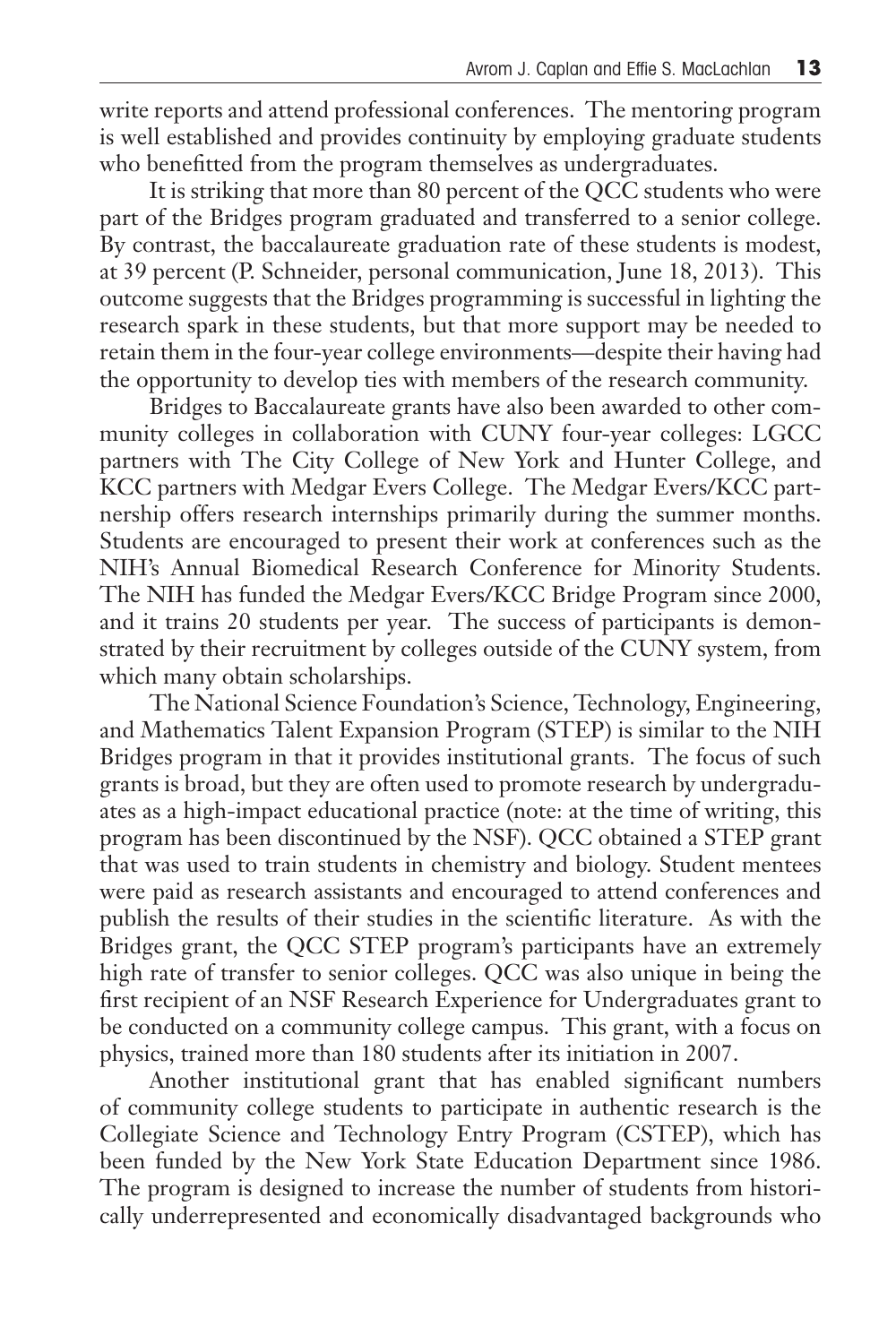enroll in and complete undergraduate degrees in STEM disciplines. More than 50 colleges in New York State participate in the program, including all of CUNY's community colleges. Many CSTEP programs, for example the one at Kingsborough Community College, are geared toward students' attaining licensure in targeted professions, particularly in health-related fields. CUNY students who are accepted into CSTEP grant projects often engage in undergraduate research with a faculty mentor and also have access to many other forms of academic, financial, and career-related support.

#### **The Role of the Grants Officer**

All the programs discussed above have a common feature—they originated with dedicated individual faculty members who persevered in seeking and obtaining funding for programs that would benefit their students. This is a fairly common approach in four-year colleges where the pursuit of external funding is just that: an exercise largely driven by faculty seeking to fund their own research and, by extension, student scholarship. Given the pivotal importance of grant funding to advancing community college students' research, administrators in the sponsored-programs or grants office at community colleges have an important role to play.

Grants officers at community colleges that have achieved success in institutionalizing research often function as both a coach and an advocate. Such officers find themselves providing ongoing professional-development services to faculty by coaching them through the processes of looking for appropriate grant programs and then writing grant applications. They also sometimes find themselves advocating on behalf of faculty—conveying faculty concerns and research requests to senior administration. Thus these officers can also play a major role in program development. This very instrumental dual role can position the grants officer as a central figure in the research life of a community college.

At the Borough of Manhattan Community College, research is part of the college's overall strategic plan, and it has recently hired a director of research development to coordinate and facilitate research activities. Further, BMCC supports the idea that faculty scholarship is integral to effective student-research programs, which in turn requires that resources be expended on promoting research activity and faculty mentoring. BMCC secured funding to renovate dedicated research space, and administrators spearheaded a program to coach faculty in preparing grant proposals. The program, the Presidential Scholars Program, creates a structured mentored environment for faculty to guide them through the grant-writing process.

There is a strong parallel emphasis at BMCC on student research, especially in the STEM disciplines. By their third semester, students can elect to enroll in a research-methods course that utilizes the format of smallgroup applied research. The course is a prelude to students participating in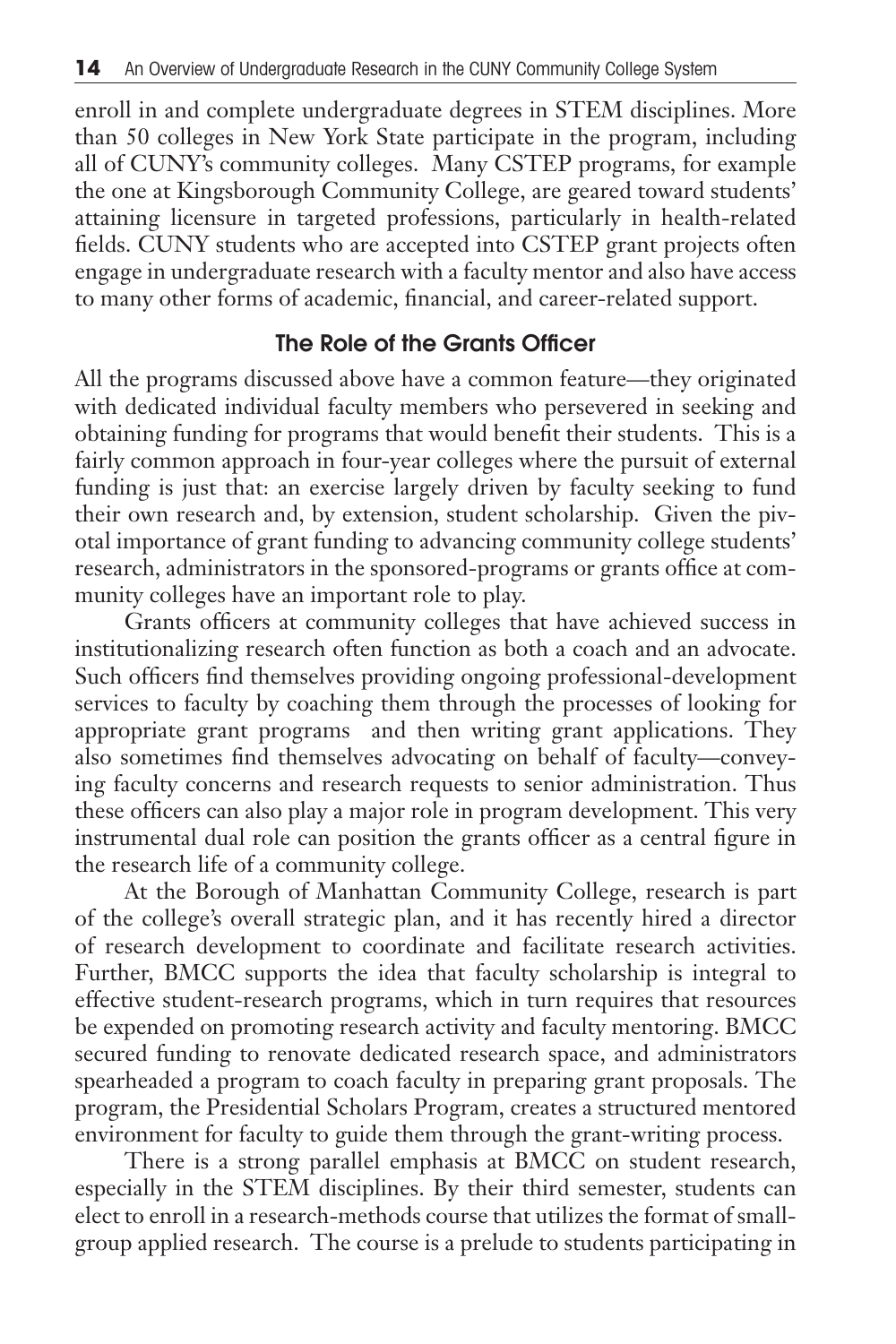faculty-mentored research projects that take advantage of the newly renovated space. The end result is a highly structured research environment that promotes student success.

Despite the success of the programs we have described that support student research at CUNY community colleges, the number of students who can be reached is still relatively small, and largely restricted to already high-achieving students. Broadening participation in undergraduate research will require developing more creative approaches to integrating research into the curriculum. Initiatives that employ genomics education and literature-based approaches are planned, but these programs are just beginning. The Council on Undergraduate Research held a workshop for CUNY community college faculty in the spring of 2012 to specifically address the challenge of integrating research into the curriculum. The workshop was well attended and the participants enthusiastic. But it takes time to create a paradigm that is sustainable and with sufficient assessment procedures in place to measure related student outcomes.

#### **Summary**

CUNY community colleges occupy a unique niche because they are part of a larger geographically focused university system in which all faculty members are governed by a single set of standards for professional development. Research is clearly a part of the wider institutional culture, and dedicated faculty members who obtained support from state and federal funding agencies have conducted successful student-research programs. Close partnerships between community colleges and their four-year counterparts can contribute to positive student outcomes and to the subsequent transfer of students. The main roadblock to broadening participation is the small number of students who can be supported by internal and external grant programs; further efforts to integrate research into the curriculum will be required to overcome this problem.

#### **Acknowledgements**

The authors thank Gillian Small, CUNY's vice chancellor for research, and John Montanez, dean of grants at BMCC, for comments on the manuscript.

#### **References**

Bailey, T. 2009. "Challenge and Opportunity: Rethinking the Role and Function of Developmental Education in Community College." *New Directions for Community Colleges, 145*, 11-30.

Graham, M. J., J. Frederick, A. Byars-Winston, A. B. Hunter, and J. Handelsman. 2013. "Increasing Persistence of College Students in STEM." *Science, 341*(6153), 1455-1456. doi: 10.1126/science.1240487